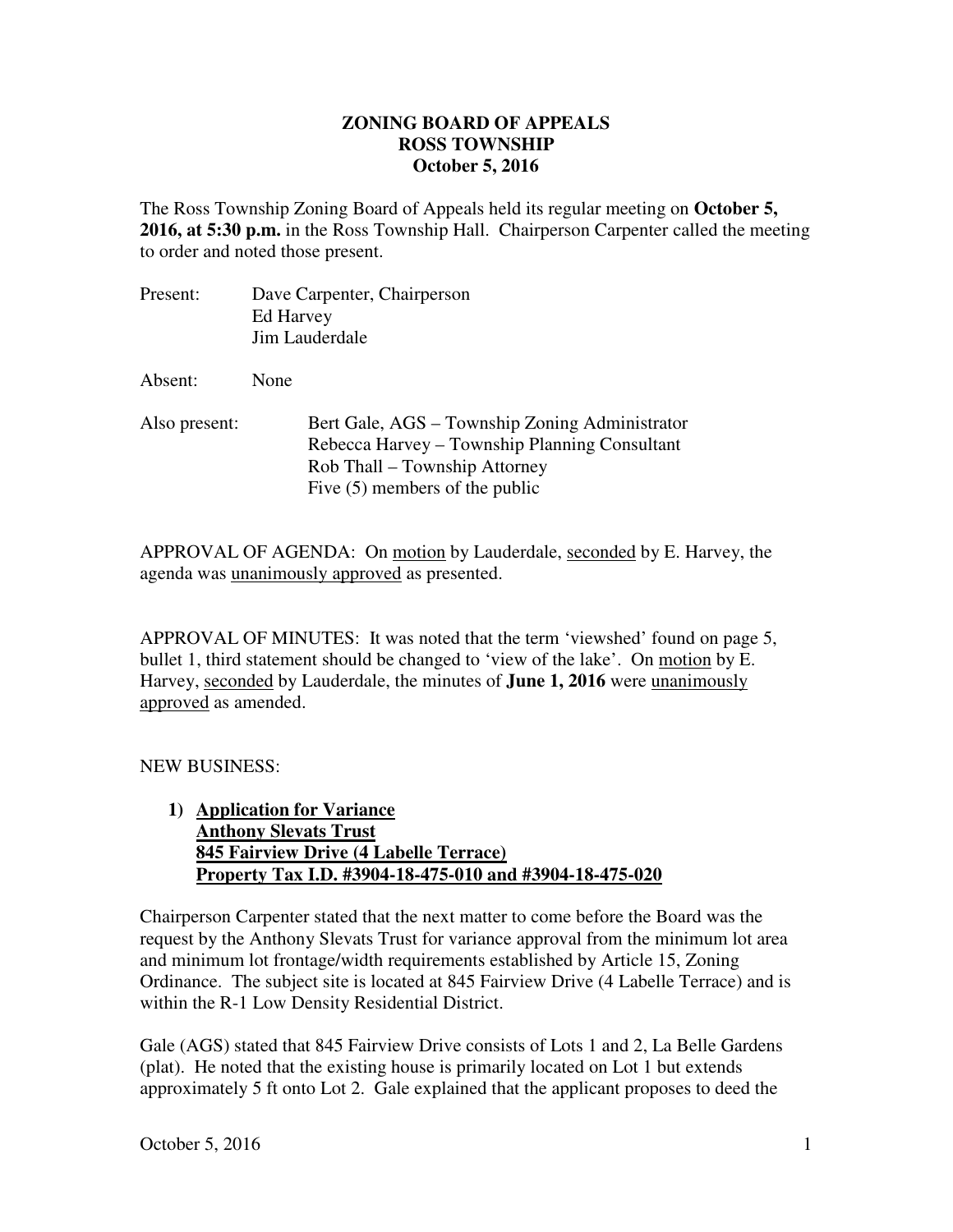south 10 ft of Lot 2 to Lot 1 to correct the existing building encroachment. He stated that the existing lots do not meet applicable dimensional requirements and exist as lawful nonconforming lots. He noted that the proposed lot line adjustment will serve to reduce the size and width of Lot 2 (or increase a nonconforming situation).

Kim Slevats was present on behalf of the application and noted that the building encroachment onto Lot 2 has existed for some time. He explained that he can only afford to keep one of the lots and does not want the encroachment problem. Dennis Slevats added that the remainder of the family property has been sold but that they would each like to retain a Gull Lake lot.

Jodi Seaburt, a neighboring property owner, stated that she understands the desire to create a conforming setback arrangement on the property but is concerned with the potential future of Lot 2 having only 25 ft of frontage.

Township Attorney Thall stated that pursuant to Section 22.8 C., the subject lots are 'nonconforming contiguous lots in common ownership' and are required to be considered as an undivided 'zoning lot' to create a conforming or less nonconforming lot. As such, the existing house on Lot 1 is not actually encroaching onto Lot 2 since Lots 1 and 2 are technically considered a single lot.

He noted that the desire to establish the lots under separate ownership will require variance approval from the lot size and lot width/frontage requirements applicable within the R-1 District. Attorney Thall further advised that the proposed lot line adjustment will also require Township Board approval as a division of platted lots.

Kim Slevats stated that Lots 1 and 2 represent approximately 80 ft of frontage on Gull Lake and that it has become too expensive to sell as a single unit. He reiterated that the lot division proposal is intended to allow two family members the ability to share the remainder of the family property without legal problems.

No further public comment was offered on the matter. The public comment portion of the public hearing was closed.

Attorney Thall summarized that Lots 1 and 2 currently represent a single lawful nonconforming (and buildable) site and that the lot division proposal will result in the creation of two nonconforming lots, one of which will likely be too small to be buildable. He advised that it will be appropriate for the Board to consider whether any legal options exist (i.e. joint ownership) in applying the variance criteria.

Chairperson Carpenter led the Board through a review of the variance criteria set forth in Section 23.8 A. The following findings were noted:

#1 Residential use of the subject property is proposed to continue and is permitted within the R-1 District.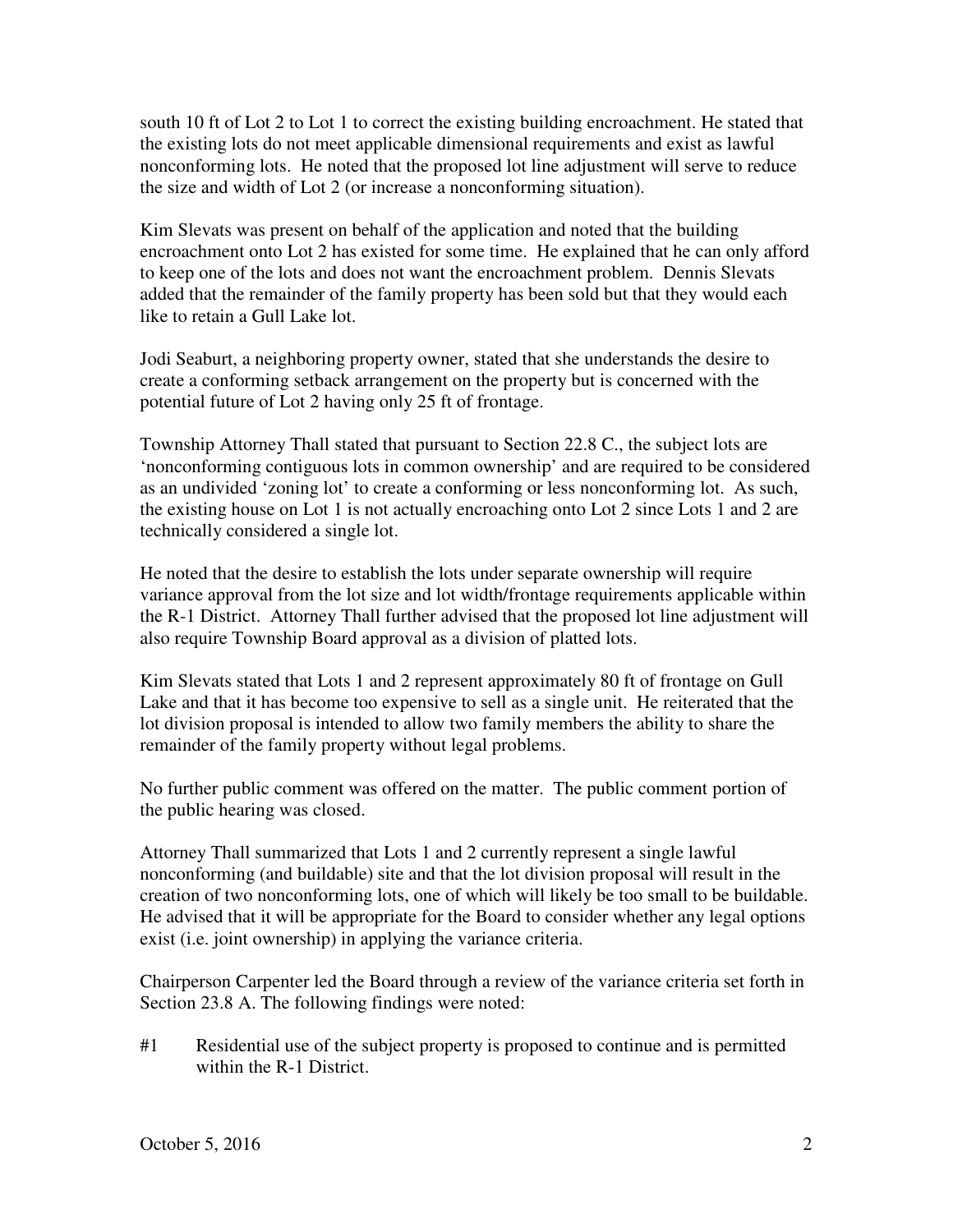- #2 Lots 1 and 2 exist and are currently usable as a lawful undivided 'zoning lot' that is less nonconforming (pursuant to Section 22.8 C.). A denial of the requested variances will not prevent use of the property. It was further recognized that reasonable options for compliance exist through joint ownership or a shared use arrangement.
- #3 In determining substantial justice, a review of the surrounding area was conducted. It was recognized that the resulting lot configurations would be inconsistent with the existing lot dimensions in the area and would be contrary to the pattern of establishing only buildable waterfront lots.
- #4 The situations preventing compliance are not related to any unique physical circumstances of the property but rather to the location of the house and ownership objectives.
- #5 The proposed lot division is at the discretion of the applicant and is a self-created hardship.
- #6 The creation of two nonconforming lots, one of which will be unbuildable and/or require future variances, is not in keeping with the intent of the Ordinance to render nonconforming situations more conforming.

It was reiterated that the above findings were based on the application documents presented and the representations made by the applicant at the meeting.

Lauderdale then moved to deny variance approval from the lot size and lot frontage/width requirements set forth in Article 15 so as to allow the proposed division of Lots 1 and 2, La Belle Gardens. Variance approval is denied based upon the findings of the Board pursuant to the variance criteria set forth in Section 23.8 A., Zoning Ordinance. E. Harvey seconded the motion. The motion carried unanimously.

**1) Application for Variance Adriano Vatta & L. Ruey Stocking 6291 North 37th Street Property Tax I.D. #3904-30-415-030, #3904-30-415-010, and #3904-30-415- 020** 

Chairperson Carpenter stated that the next matter to come before the Board was the request by the Adriano Vatta and L. Ruey Stocking for variance approval from the sign setback requirements established by Section 18.2 B. 1., Zoning Ordinance. The subject site is located at 6291 North  $37<sup>th</sup>$  Street (Red Barn Cat Clinic) and is within the R-R Rural Residential District.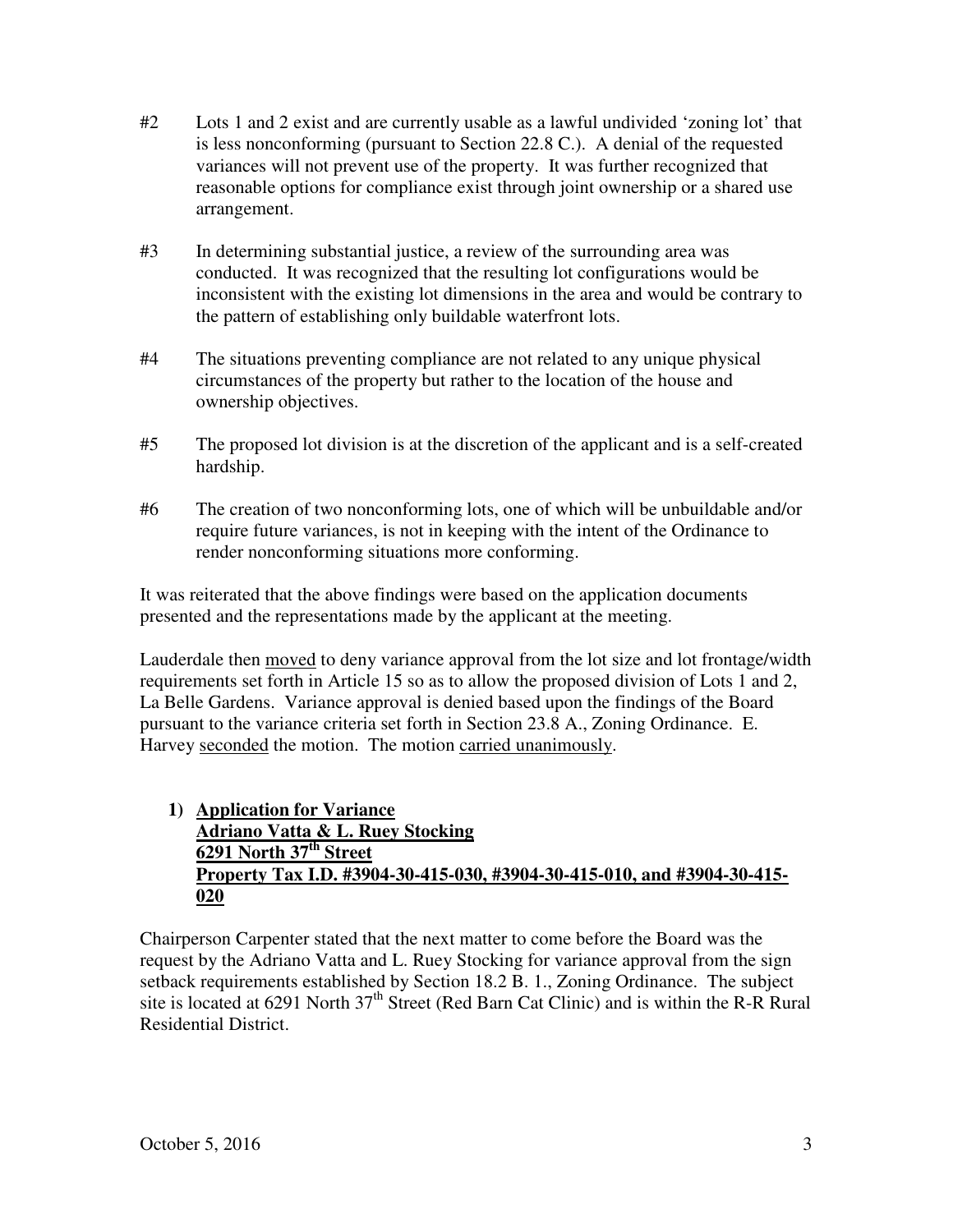Stocking referenced the variance application material provided, highlighting the application letter outlining the details of the request and the sign proposal illustrations/schematic. The following was noted:

- The Special Land Use Permit issued by the Township for the cat clinic requires the establishment of a sign to address traffic concerns.
- The business will clearly benefit from an identification sign.
- Section 18.2 B.1. establishes a setback requirement of 25 ft from the road rightof-way and a maximum height limitation of 6 ft for a freestanding sign on the site.
- The 25 ft setback requirement will place the freestanding sign within the existing parking lot or behind the existing berm (which will obscure a sign of 6 ft in height).
- The wall sign reflected in the sign illustrations is preferred but not allowed within the R-R District.

Lauderdale confirmed the sign condition attached to the Special Land Use Permit granted by the Planning Commission for the Red Barn Cat Clinic. He explained that the sign was required to respond to traffic concerns expressed by a neighboring property owner without attention to the limitations of the R-R District sign standards.

No further public comment was offered on the matter. The public comment portion of the public hearing was closed.

E. Harvey referenced various wall signs that exist in the Township. He inquired if the noted signs are existing nonconformities or illegal signs and questioned if this indicates that the sign ordinance needs to be reviewed. R. Harvey provided an overview of the sign standards, noting that the wall sign limitation is specific to the R-R District and not applicable to the existing signs referenced.

Board members confirmed visual inspection of the subject site and agreed that the proposed sign location (0 ft setback from the road right-of-way) does not present any safety concerns and will meet the conditions of the Special Land Use Permit. Board discussion then ensued regarding sign location options on the site.

Gale advised that the proposed sign location does not present any line-of-sight issues for vehicles exiting the site. He added that the proposed sign would present limited safety issues given the location of the tree and fence in that area.

Attorney Thall stated that the sign was required as a condition of the Special Land Use Permit to provide direction to the clinic and improve traffic safety in the area. He noted that the sign will only serve the intended purpose if it is visible.

Chairperson Carpenter led the Board through a review of the variance criteria set forth in Section 23.8 A. The following findings were noted:

#1 The proposed freestanding sign is an allowed use within the R-R District.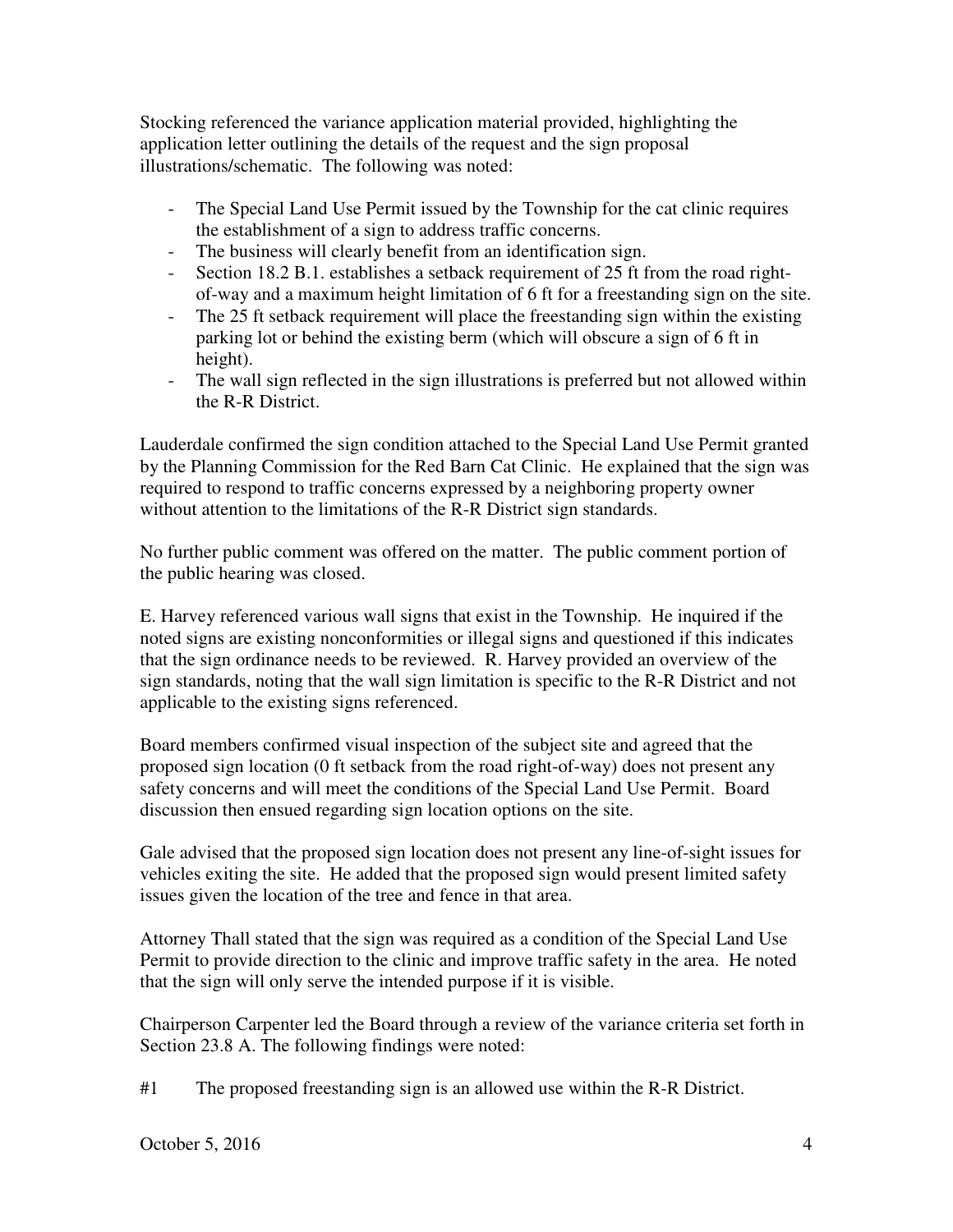- #2 It was recognized that no reasonable options for compliance exist that will provide the sign visibility and allow the direction required by the Special Land Use Permit.
- #3 In determining substantial justice, it was noted that the purpose of the freestanding sign is to provide direction and address traffic and safety concerns, both of which are intended to serve surrounding property owners and the traveling public.
- #4 The situations preventing compliance, namely the topography of the site, the location of the tree, and the built environment (berm, parking lot) are unique physical circumstances of the property.
- #5 The proposal does not represent a 'self-created hardship' given the establishment of a sign on the site has been required as a condition of the Special Land Use Permit and the R-R District prevents the use of a wall sign to meet the condition.
- #6 A grant of the variance is in keeping with the intent of the Ordinance given that the proposed sign location will adequately provide direction to the site as required; address traffic concerns; and not block views or present a safety hazard.

It was reiterated that the above findings were based on the application documents presented and the representations made by the applicant at the meeting.

E. Harvey then moved to grant variance approval from the sign setback requirement set forth in Section 18.2 B.1. so as to allow the proposed freestanding sign location. Variance approval is granted based upon the findings of the Board pursuant to the variance criteria set forth in Section 23.8 A., Zoning Ordinance. Chairperson Carpenter seconded the motion. The motion carried unanimously.

Lauderdale thanked the applicant for their efforts to comply with sign requirements and for the completeness of the application material provided.

## OTHER BUSINESS:

Gale stated that he recently discovered that the Township Board voted in 2008 not to approve the scheduling of any special meetings of the Zoning Board of Appeals. He explained that the required 30-day noticing period for public hearings could represent a two-month delay for an applicant if there is no special meeting option. Board discussion ensued wherein the following comments were provided:

- ZBA members are willing to attend a special meeting if available;
- An applicant's option for a special meeting would have to depend on the availability of Board members and staff;